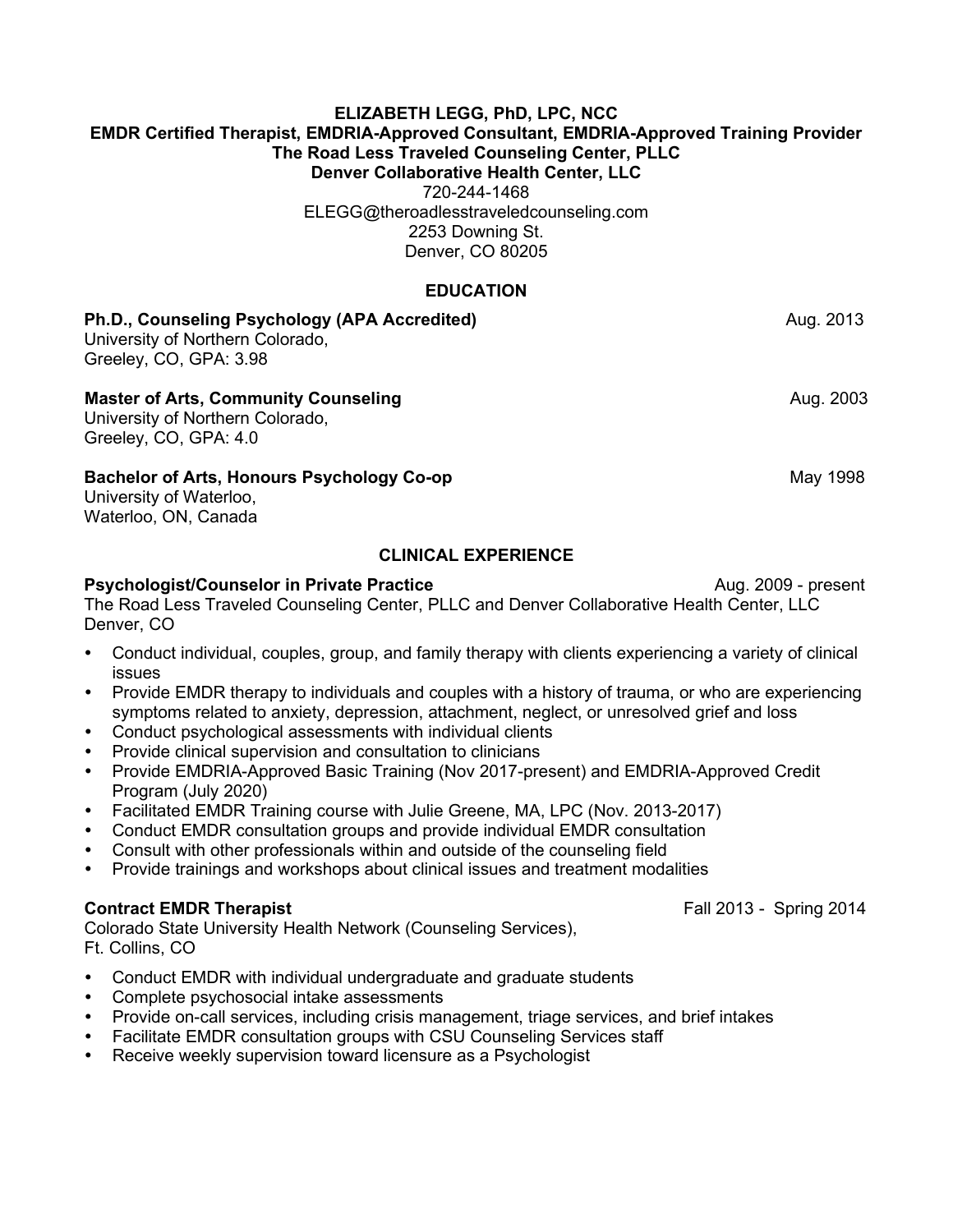# **Pre-Doctoral Psychology Intern** Fall 2012 - Summer 2013

Colorado State University Health Network (Counseling Services), Ft. Collins, CO

- Participated in Rotation/Special Interest Areas in Behavioral Health, Assessment, and Couples **Therapy**
- Completed reports for two integrated psychological assessments and one personality assessment
- Provided an average of 13-14 individual and couple therapy sessions per week to students
- Complete two-three psychosocial intake assessments per week
- Co-facilitated a total of three Interpersonal Process groups throughout the year (one per semester)
- Provided after-hour emergency coverage for a total of three weeks throughout the year
- Supervised the clinical work of two first year doctoral psychology trainees
- Participated in weekly seminars and supervision, including Crisis Intervention, Diversity, Group Therapy, Professional Issues, Supervision of Supervision, Outreach, Behavioral Health, and Couples Therapy
- Developed and conducted a couples therapy workshop to students and staff of the university

# **Advanced Practicum Student Counselor** Fall 2011 - Spring 2012

Colorado State University Health Network (Counseling Services), Ft. Collins, CO

- Provided individual and couple therapy to undergraduate and graduate students
- Completed psychosocial intake assessments
- Provided on-call services, including crisis management, triage services, and brief intakes
- Participated in individual and group supervision and seminar

**Contract Clinician** Aug. 2009 - Feb. 2011

Shiloh House, Littleton, CO

- Provided EMDR treatment to child/adolescent clients with trauma histories and behavioral issues
- Conducted in-home family therapy to adolescents and their families as part of after-care package following discharge from residential treatment
- Led group therapy with children and adolescents in residential treatment and day treatment
- Provided training regarding policies/paperwork and supervision to new Clinicians
- Provided ongoing case management for children and their families, including monthly case conferences and progress updates
- Collaborated with treatment teams, including other counselors, case workers, probation officers, GAL's, CASA's, and families regarding treatment and discharge planning

**Clinician** Oct. 2007 - Aug. 2009

Shiloh House, Littleton and Commerce City, CO

- Conducted intakes and psychosocial assessments
- Provided ongoing individual, group, and family therapy to high-risk children and adolescents with trauma histories
- Provided case management, treatment planning, and discharge planning in conjunction with Multi-Disciplinary Teams
- Aided in crisis situations with youth
- Provided training and clinical supervision to milieu staff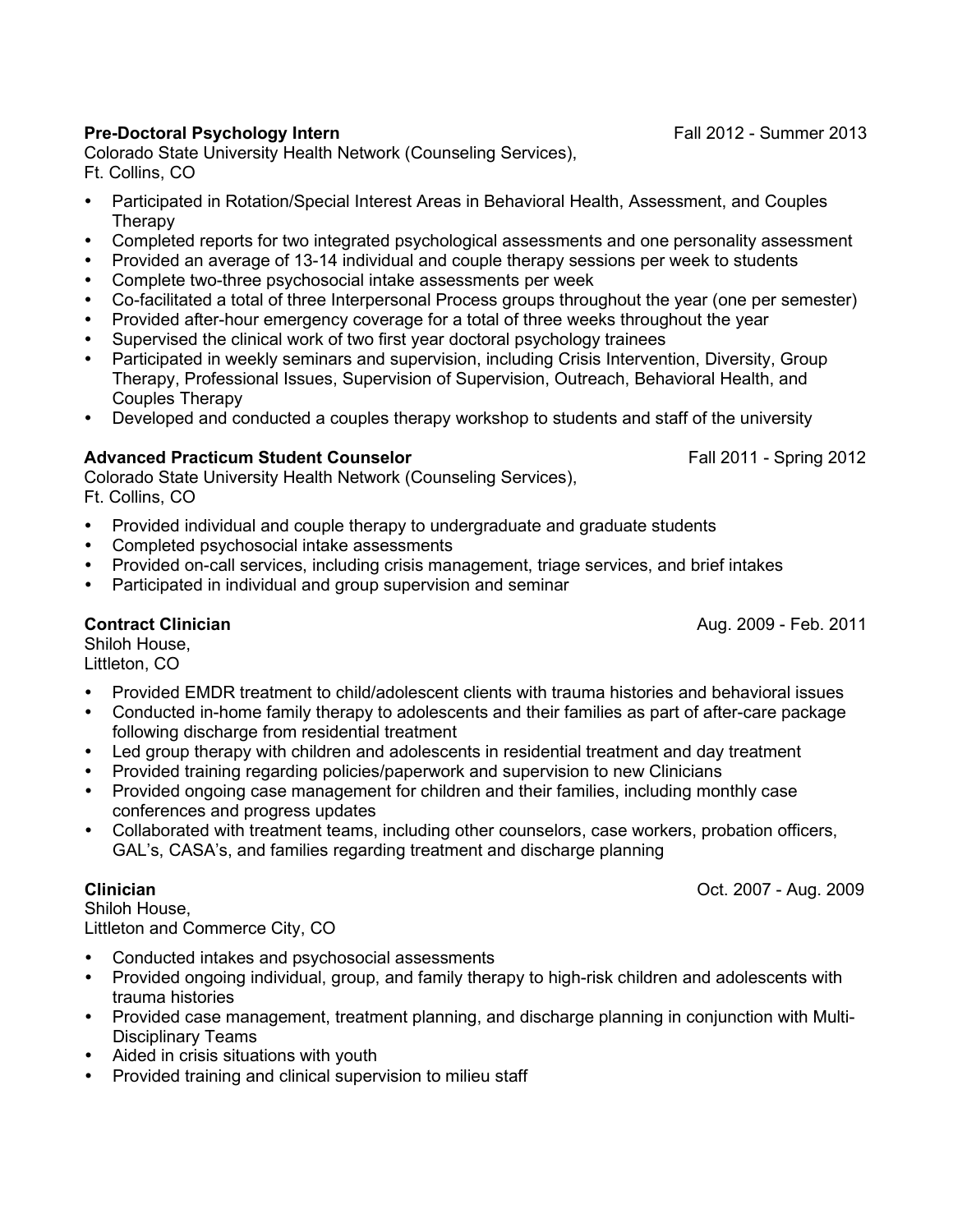### **Treatment Coordinator**  Sept. 2003 - Oct. 2007

Jefferson Hills, Lakewood, CO

- Provided individual, group and family therapy to adolescents referred by DYC and DHS
- Conducted Dialectical Behavior Therapy, Anger Management, Substance Abuse, and Restorative Justice groups for adolescent males with severe emotional and behavioral problems
- Provided case management
- Developed and updated treatment plans for youth
- Provided crisis intervention
- Presented clinical recommendations at parole hearings for DYC youth
- Aided in discharge planning for at-risk youth

# **Emergency Psychiatric Services Worker/Child Crisis Therapist** Jan. 2003 - Sept. 2003

Mental Health Center of Boulder County, Boulder, CO

- Provided crisis counseling with chronically mentally ill clients and those in situational crises
- Conducted emergency psychiatric evaluations and interventions
- Provided psychiatric consultations for hospital patients
- Offered appropriate referrals and/or resources
- Conducted intake screenings with new clients
- Provided case management

### **ADDITIONAL TEACHING/TRAINING AND SUPERVISORY EXPERIENCE**

| $\bullet$ | <b>Presented EMDR in Conjoint Couples Therapy</b><br><b>EMDRIA Conference in Denver</b>                                                                                                           | Sep. 2014               |
|-----------|---------------------------------------------------------------------------------------------------------------------------------------------------------------------------------------------------|-------------------------|
| $\bullet$ | Presented Research about EMDR within Conjoint Couples Therapy<br>Keith Andresen's Boulder EMDR Luncheon<br>Boulder, CO                                                                            | Oct. 2013               |
|           | Denver Regional EMDRIA Meeting                                                                                                                                                                    | Jan. 2014               |
| $\bullet$ | <b>Graduate/Teaching Assistant in Supervision of Assessments</b><br>Supervision/Training to Doctoral Students Conducting Assessments for the University Clinic<br>University of Northern Colorado | Spring 2012             |
| $\bullet$ | <b>Graduate/Teaching Assistant for Individual Counseling Practicum</b><br>Individual and Group Supervision to First-Year Counseling Psychology PhD Students<br>University of Northern Colorado    | Fall 2011 – Spring 2012 |
| $\bullet$ | <b>Supervise LPC Candidates</b><br>The Road Less Traveled Counseling, LLC                                                                                                                         | Feb. 2010 - present     |
| $\bullet$ | <b>Guest Lecturer</b><br>Counseling in Practice<br>Abnormal Psychology Class, University of Northern Colorado                                                                                     | <b>Fall 2011</b>        |
| $\bullet$ | Teaching Assistant for Psychological Trauma and Crisis Intervention Class<br>Research, Preparation, and Teaching Master's Level Counseling Students<br>University of Northern Colorado            | Summer 2011             |
| $\bullet$ | <b>Teaching Assistant for Advanced Practicum in Individual Counseling</b><br>Individual and Group Supervision to First-Year Counseling Psychology PhD Students<br>University of Northern Colorado | Spring 2011             |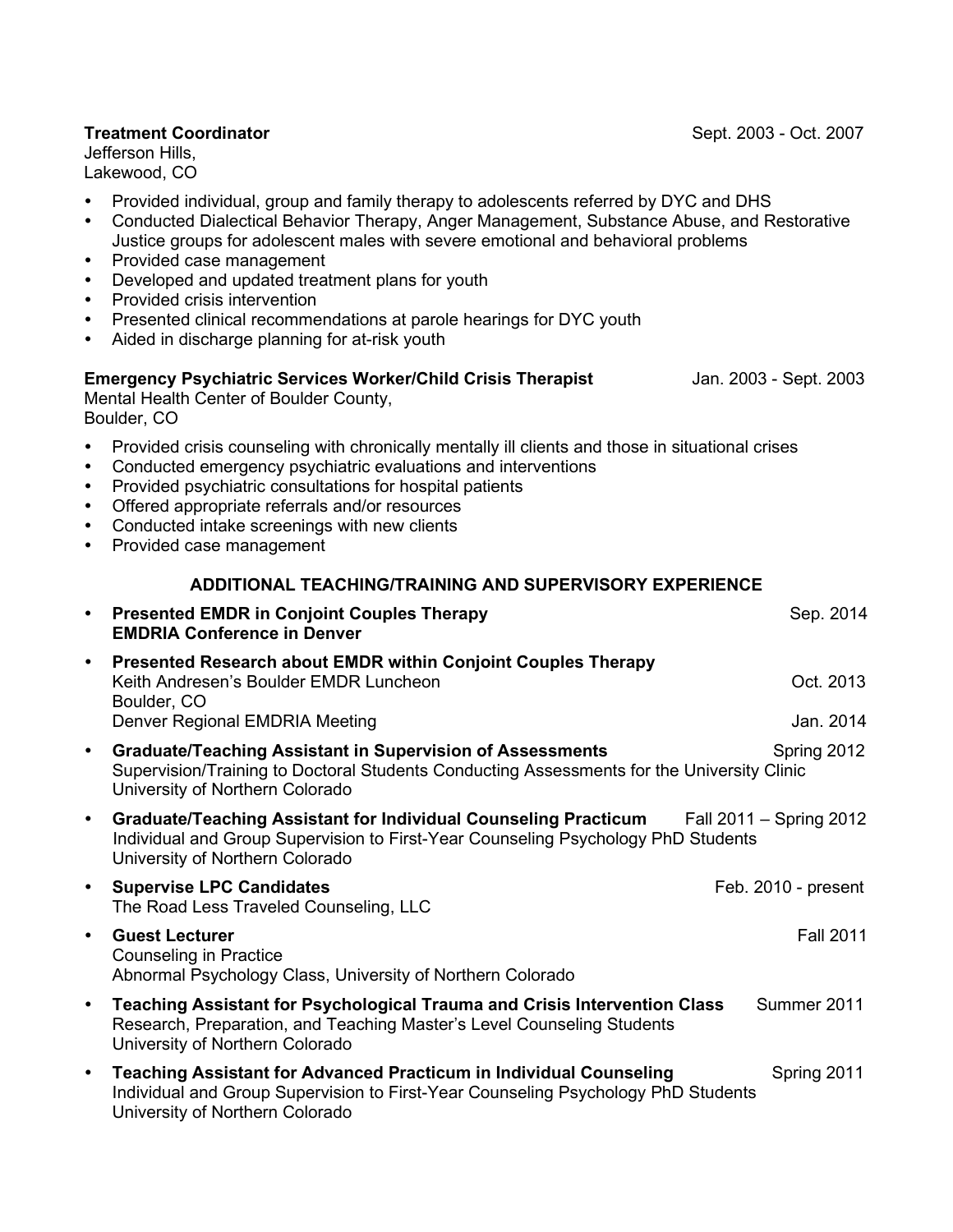| ٠                                                                          | <b>Provided EMDR Workshops and Presentations</b>                                                                                            |                            |                  |
|----------------------------------------------------------------------------|---------------------------------------------------------------------------------------------------------------------------------------------|----------------------------|------------------|
|                                                                            | Psychological Trauma/Intervention Class, University of Northern Colorado                                                                    | $2011 - 2019$              |                  |
|                                                                            | The Road Less Traveled Counseling                                                                                                           |                            | Dec. 2011        |
|                                                                            | Abnormal Psychology Class, University of Northern Colorado                                                                                  |                            | <b>Fall 2011</b> |
|                                                                            | Mental Health America of Colorado                                                                                                           | Spring 2011                |                  |
|                                                                            | Survey of Medicine Class, Colorado School of Traditional Chinese Medicine<br>Child Abuse and Neglect Class, University of Northern Colorado | Summer 2010<br>Spring 2010 |                  |
| $\bullet$<br><b>Shiloh House</b>                                           | <b>Trained and Supervised New Clinicians</b>                                                                                                | Aug. 2009 - Feb. 2011      |                  |
| $\bullet$<br><b>Shiloh House</b>                                           | <b>Provided EMDR Training for Clinicians and Clinical Manager</b>                                                                           |                            | 2009 - 2010      |
| $\bullet$                                                                  | <b>Conducted Basic Counseling Skills Training for Milieu Staff</b>                                                                          |                            |                  |
| <b>Shiloh House</b>                                                        |                                                                                                                                             | March 2009                 |                  |
| Jefferson Hills                                                            |                                                                                                                                             | 2004 - 2008                |                  |
|                                                                            | <b>RESEARCH EXPERIENCE</b>                                                                                                                  |                            |                  |
| <b>Dissertation Defended</b>                                               |                                                                                                                                             |                            | April, 2013      |
| Eye Movement Desensitization and Reprocessing in Conjoint Couples Therapy: |                                                                                                                                             |                            |                  |
|                                                                            | A Grounded Theory Study                                                                                                                     |                            |                  |
|                                                                            | University of Northern Colorado                                                                                                             |                            |                  |
|                                                                            | <b>Research Apprenticeship</b>                                                                                                              | Summer 2011                |                  |
|                                                                            | Research in preparation for Trauma and Crisis Intervention class                                                                            |                            |                  |
|                                                                            | University of Northern Colorado                                                                                                             |                            |                  |
|                                                                            | <b>Quantitative Research Class</b>                                                                                                          | Summer 2011                |                  |
|                                                                            | Evaluating the Effectiveness of EMDR in Conjoint Couples Counseling:                                                                        |                            |                  |
|                                                                            | Ex Post Facto Study Proposal                                                                                                                |                            |                  |
|                                                                            | University of Northern Colorado                                                                                                             |                            |                  |
|                                                                            | <b>Qualitative Research Class</b>                                                                                                           |                            | <b>Fall 2010</b> |
|                                                                            | EMDR in Conjoint Couples Counseling Phenomenology Study and Pilot Study for Dissertation                                                    |                            |                  |
|                                                                            | University of Northern Colorado                                                                                                             |                            |                  |
|                                                                            | <b>Professional Research Assistant</b>                                                                                                      | May 2000 - Aug. 2003       |                  |
|                                                                            | University of Colorado at Boulder,                                                                                                          |                            |                  |
|                                                                            | Institute for Behavioral Genetics                                                                                                           |                            |                  |
| $\bullet$                                                                  | Conducted phone and in-person interviews for behavioral genetic research                                                                    |                            |                  |
| $\bullet$<br>(DISC)                                                        | Administered Diagnostic Interview Schedule (DIS) and Diagnostic Interview Schedule for Children                                             |                            |                  |
| $\bullet$                                                                  | Conducted WAIS, WISC, WASI, PIAT and Nelson-Denny Reading Test                                                                              |                            |                  |
| $\bullet$                                                                  | Administered Executive Functioning assessments with adolescents and young adults                                                            |                            |                  |
| <b>Undergraduate Thesis</b>                                                |                                                                                                                                             |                            | 1997 - 1998      |
|                                                                            | The Relation of Dissociation, Absorption, and Hypnotizability to Bulimic Tendencies                                                         |                            |                  |
|                                                                            | in Female University Students                                                                                                               |                            |                  |

University of Waterloo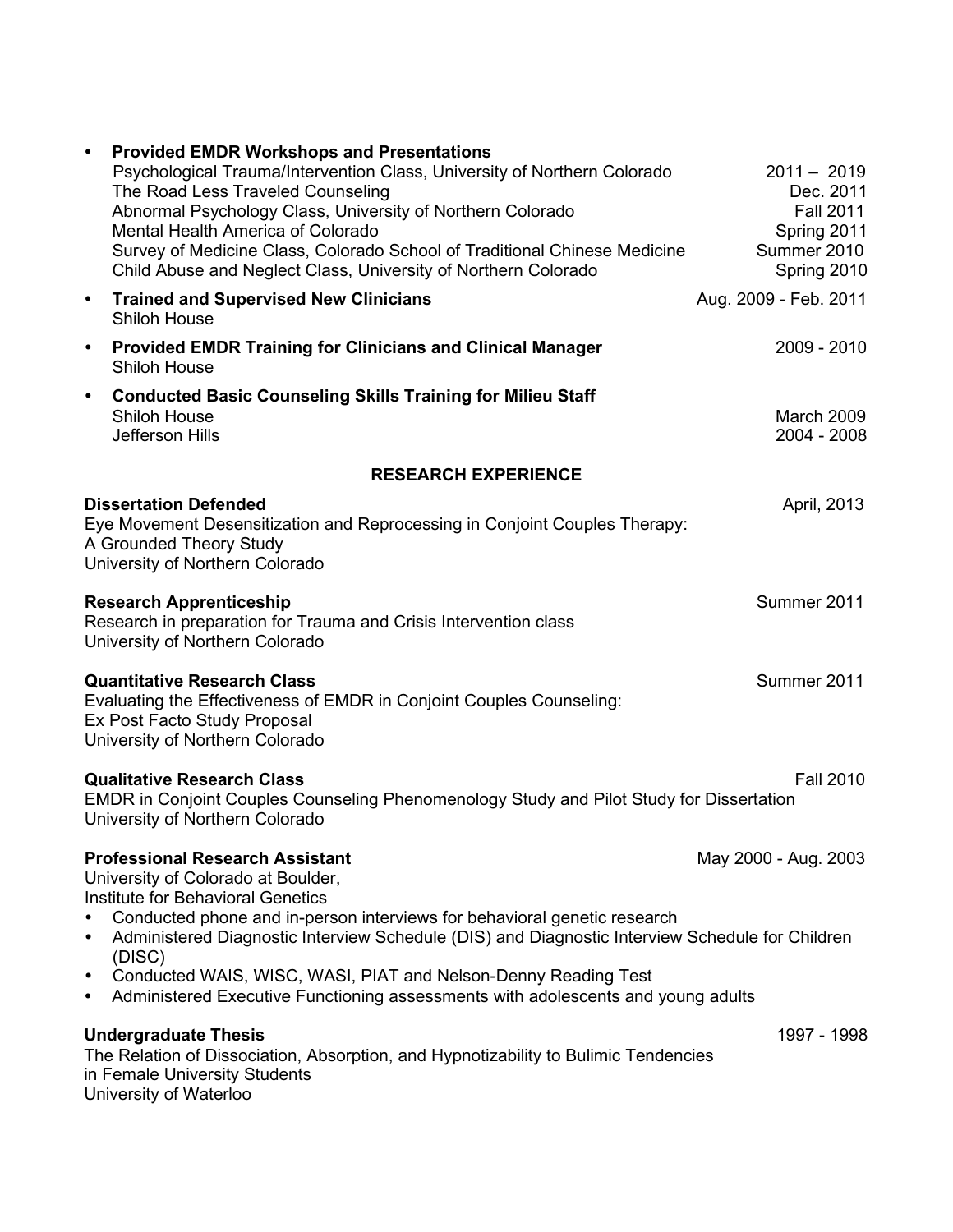| <b>PROFESSIONAL PRESENTATION EXPERIENCE</b>                                                                                                                                                                                                                                                                       |                       |  |
|-------------------------------------------------------------------------------------------------------------------------------------------------------------------------------------------------------------------------------------------------------------------------------------------------------------------|-----------------------|--|
| <b>EMDR International Association 2014 Conference</b><br>Eye Movement Desensitization and Reprocessing in Conjoint Couples Therapy:<br><b>Relational Trauma Treatment Theory</b>                                                                                                                                  | Oct. 2014             |  |
| <b>Colorado Counseling Association 2012 Conference</b><br>Eye Movement Desensitization and Reprocessing in Conjoint Couples Therapy:<br>A Grounded Theory Study (poster)                                                                                                                                          | Mar. 2012             |  |
| <b>American Psychological Association 2012 Convention</b><br>Eye Movement Desensitization and Reprocessing in Conjoint Couples Therapy:<br>A Grounded Theory Study (poster)                                                                                                                                       | Aug. 2012             |  |
| <b>EMDR International Association 2012 Conference</b><br>Eye Movement Desensitization and Reprocessing in Conjoint Couples Therapy:<br>A Grounded Theory Study (poster)                                                                                                                                           | Oct. 2012             |  |
| <b>ADDITIONAL RELATED EXPERIENCE</b>                                                                                                                                                                                                                                                                              |                       |  |
| <b>Youth Advocate I</b><br>Mental Health Center of Boulder County,<br>Boulder, CO                                                                                                                                                                                                                                 | Nov. 2000 - Aug. 2001 |  |
| Developed activities consistent with treatment plans for children and adolescents with behavioral                                                                                                                                                                                                                 |                       |  |
| and psychological problems<br>Conducted activities in the community with day treatment clients to promote development of social<br>$\bullet$<br>skills and to increase self-esteem<br>Demonstrated healthy role modeling and appropriate boundaries for youth<br>$\bullet$                                        |                       |  |
| <b>Mental Health Worker I</b><br>Mental Health Center of Boulder County,<br>Boulder, CO                                                                                                                                                                                                                           | Aug. 1999 - May 2000  |  |
| Provided counseling and support to escalated children in the school milieu<br>$\bullet$<br>Assisted with instruction of middle school children with behavioral/psychological problems in day<br>$\bullet$<br>treatment program<br><b>Co-facilitated Affective Education Groups</b><br>$\bullet$                   |                       |  |
| <b>Recreation Therapist I</b><br>May - Sept. 1997<br>Syl Apps Youth Centre,<br>Oakville, ON, Canada                                                                                                                                                                                                               |                       |  |
| Developed and led creative recreation programs for maximum-security, young offender population,<br>$\bullet$<br>both on a one-on-one basis and in a group setting<br>Provided recommendations regarding the short-term and long-term needs of adolescent offenders<br>$\bullet$<br>to staff, parents, and clients |                       |  |

Conducted recreation assessments with adolescent offenders